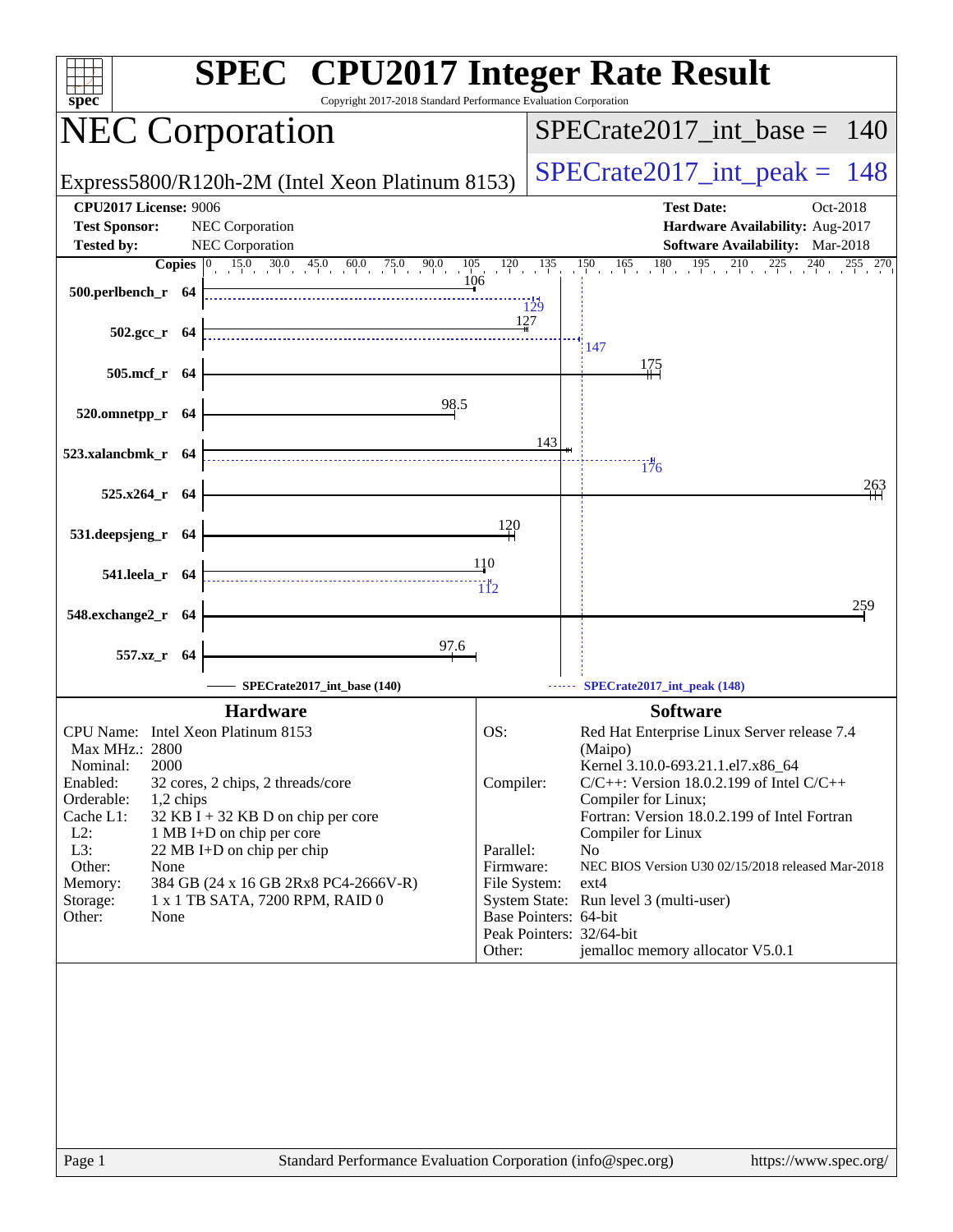

Copyright 2017-2018 Standard Performance Evaluation Corporation

## NEC Corporation

[SPECrate2017\\_int\\_base =](http://www.spec.org/auto/cpu2017/Docs/result-fields.html#SPECrate2017intbase) 140

Express5800/R120h-2M (Intel Xeon Platinum 8153) [SPECrate2017\\_int\\_peak =](http://www.spec.org/auto/cpu2017/Docs/result-fields.html#SPECrate2017intpeak)  $148$ 

**[Test Sponsor:](http://www.spec.org/auto/cpu2017/Docs/result-fields.html#TestSponsor)** NEC Corporation **[Hardware Availability:](http://www.spec.org/auto/cpu2017/Docs/result-fields.html#HardwareAvailability)** Aug-2017

**[CPU2017 License:](http://www.spec.org/auto/cpu2017/Docs/result-fields.html#CPU2017License)** 9006 **[Test Date:](http://www.spec.org/auto/cpu2017/Docs/result-fields.html#TestDate)** Oct-2018 **[Tested by:](http://www.spec.org/auto/cpu2017/Docs/result-fields.html#Testedby)** NEC Corporation **[Software Availability:](http://www.spec.org/auto/cpu2017/Docs/result-fields.html#SoftwareAvailability)** Mar-2018

#### **[Results Table](http://www.spec.org/auto/cpu2017/Docs/result-fields.html#ResultsTable)**

|                                  | <b>Base</b>   |                |       |                |            |                | <b>Peak</b> |               |                |              |                |              |                |              |
|----------------------------------|---------------|----------------|-------|----------------|------------|----------------|-------------|---------------|----------------|--------------|----------------|--------------|----------------|--------------|
| <b>Benchmark</b>                 | <b>Copies</b> | <b>Seconds</b> | Ratio | <b>Seconds</b> | Ratio      | <b>Seconds</b> | Ratio       | <b>Copies</b> | <b>Seconds</b> | <b>Ratio</b> | <b>Seconds</b> | <b>Ratio</b> | <b>Seconds</b> | <b>Ratio</b> |
| $500$ .perlbench r               | 64            | 963            | 106   | 959            | 106        | 955            | 107         | 64            | 775            | 132          | 790            | 129          | 787            | <u>129</u>   |
| $502.\text{gcc}_r$               | 64            | 712            | 127   | 716            | 127        | 721            | 126         | 64            | 615            | 147          | 617            | 147          | 616            | 147          |
| $505$ .mcf r                     | 64            | 578            | 179   | 589            | 175        | 595            | 174         | 64            | 578            | 179          | 589            | 175          | 595            | 74           |
| 520.omnetpp_r                    | 64            | 853            | 98.5  | 852            | 98.5       | 852            | 98.5        | 64            | 853            | 98.5         | 852            | 98.5         | 852            | 98.5         |
| 523.xalancbmk r                  | 64            | 469            | 144   | 476            | 142        | 473            | 143         | 64            | 383            | 176          | 386            | 175          | 385            | 176          |
| 525.x264 r                       | 64            | 429            | 261   | 422            | 266        | 426            | 263         | 64            | 429            | 261          | 422            | 266          | 426            | 263          |
| 531.deepsjeng_r                  | 64            | 602            | 122   | 612            | <b>120</b> | 613            | 120         | 64            | 602            | 122          | 612            | <b>120</b>   | 613            | 120          |
| 541.leela r                      | 64            | 963            | 110   | 960            | 110        | 966            | 110         | 64            | 943            | 112          | <u>949</u>     | <b>112</b>   | 950            | 112          |
| 548.exchange2_r                  | 64            | 647            | 259   | 648            | 259        | 649            | 258         | 64            | 647            | 259          | 648            | 259          | 649            | 258          |
| 557.xz r                         | 64            | 648            | 107   | 708            | 97.6       | 708            | 97.6        | 64            | 648            | 107          | 708            | 97.6         | 708            | 97.6         |
| $SPECrate2017$ int base =<br>140 |               |                |       |                |            |                |             |               |                |              |                |              |                |              |

**[SPECrate2017\\_int\\_peak =](http://www.spec.org/auto/cpu2017/Docs/result-fields.html#SPECrate2017intpeak) 148**

Results appear in the [order in which they were run.](http://www.spec.org/auto/cpu2017/Docs/result-fields.html#RunOrder) Bold underlined text [indicates a median measurement.](http://www.spec.org/auto/cpu2017/Docs/result-fields.html#Median)

#### **[Submit Notes](http://www.spec.org/auto/cpu2017/Docs/result-fields.html#SubmitNotes)**

 The numactl mechanism was used to bind copies to processors. The config file option 'submit' was used to generate numactl commands to bind each copy to a specific processor. For details, please see the config file.

#### **[Operating System Notes](http://www.spec.org/auto/cpu2017/Docs/result-fields.html#OperatingSystemNotes)**

Stack size set to unlimited using "ulimit -s unlimited"

#### **[General Notes](http://www.spec.org/auto/cpu2017/Docs/result-fields.html#GeneralNotes)**

Environment variables set by runcpu before the start of the run: LD\_LIBRARY\_PATH = "/home/cpu2017/lib/ia32:/home/cpu2017/lib/intel64:/home/cpu2017/je5.0.1-32:/home/cpu2017/je5.0.1-64"

 Binaries compiled on a system with 1x Intel Core i7-6700K CPU + 32GB RAM memory using Redhat Enterprise Linux 7.5 Transparent Huge Pages enabled by default Prior to runcpu invocation Filesystem page cache synced and cleared with: sync; echo 3 > /proc/sys/vm/drop\_caches runcpu command invoked through numactl i.e.: numactl --interleave=all runcpu <etc>

 Yes: The test sponsor attests, as of date of publication, that CVE-2017-5754 (Meltdown) is mitigated in the system as tested and documented. Yes: The test sponsor attests, as of date of publication, that CVE-2017-5753 (Spectre variant 1) is mitigated in the system as tested and documented. Yes: The test sponsor attests, as of date of publication, that CVE-2017-5715 (Spectre variant 2)

**(Continued on next page)**

| Page 2<br>Standard Performance Evaluation Corporation (info@spec.org) | https://www.spec.org/ |
|-----------------------------------------------------------------------|-----------------------|
|-----------------------------------------------------------------------|-----------------------|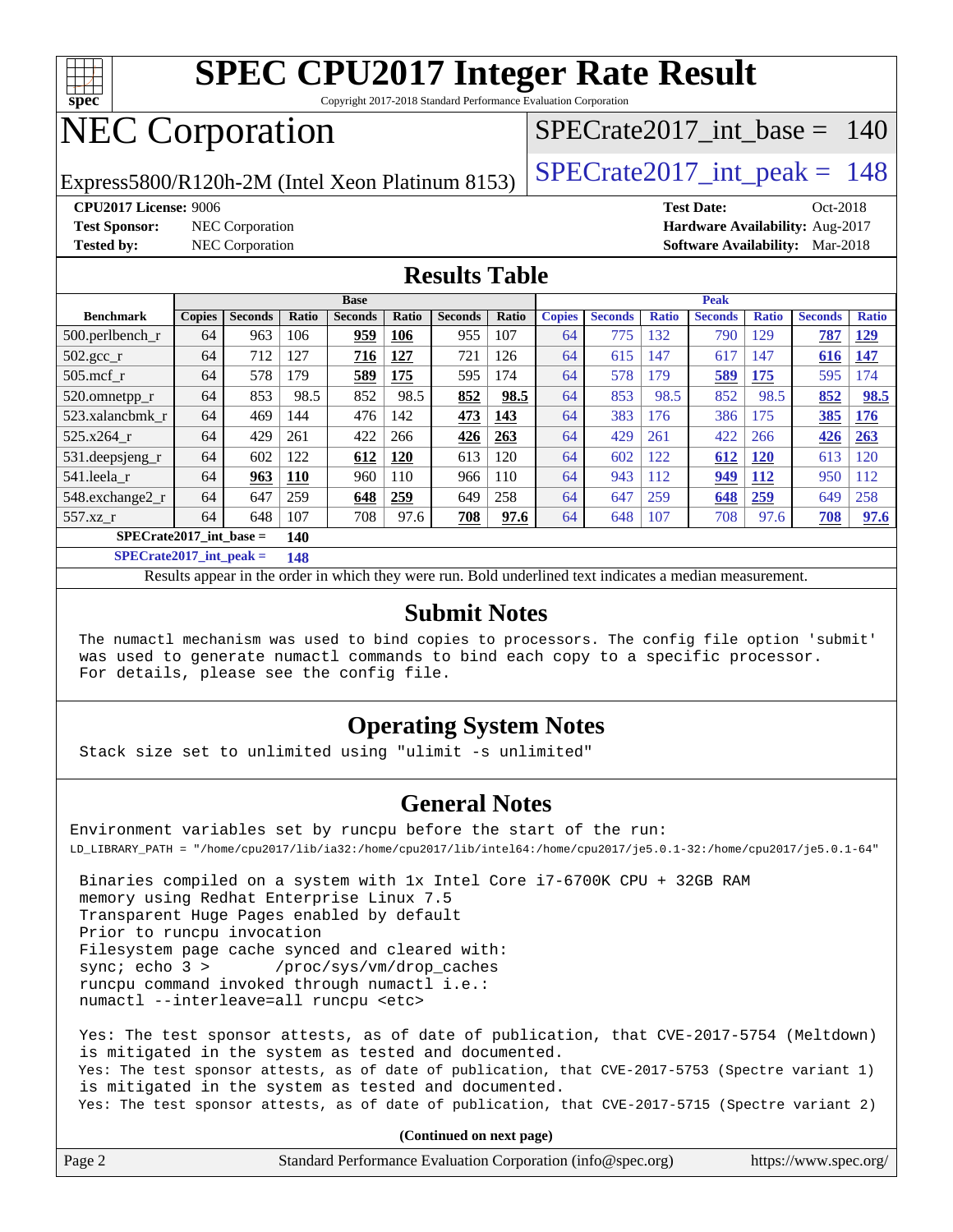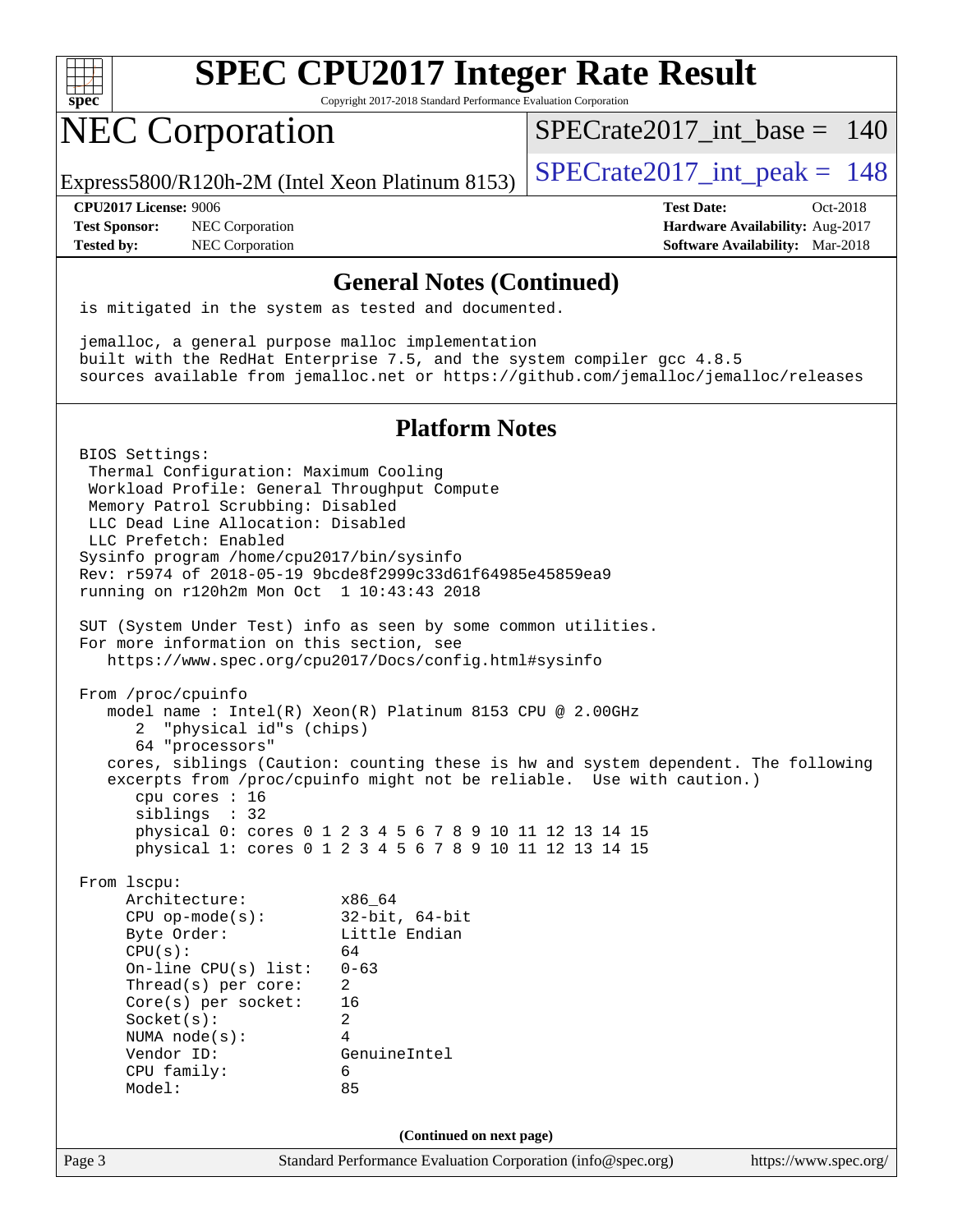

Copyright 2017-2018 Standard Performance Evaluation Corporation

NEC Corporation

[SPECrate2017\\_int\\_base =](http://www.spec.org/auto/cpu2017/Docs/result-fields.html#SPECrate2017intbase) 140

Express5800/R120h-2M (Intel Xeon Platinum 8153) [SPECrate2017\\_int\\_peak =](http://www.spec.org/auto/cpu2017/Docs/result-fields.html#SPECrate2017intpeak)  $148$ 

**[Test Sponsor:](http://www.spec.org/auto/cpu2017/Docs/result-fields.html#TestSponsor)** NEC Corporation **[Hardware Availability:](http://www.spec.org/auto/cpu2017/Docs/result-fields.html#HardwareAvailability)** Aug-2017 **[Tested by:](http://www.spec.org/auto/cpu2017/Docs/result-fields.html#Testedby)** NEC Corporation **[Software Availability:](http://www.spec.org/auto/cpu2017/Docs/result-fields.html#SoftwareAvailability)** Mar-2018

**[CPU2017 License:](http://www.spec.org/auto/cpu2017/Docs/result-fields.html#CPU2017License)** 9006 **[Test Date:](http://www.spec.org/auto/cpu2017/Docs/result-fields.html#TestDate)** Oct-2018

#### **[Platform Notes \(Continued\)](http://www.spec.org/auto/cpu2017/Docs/result-fields.html#PlatformNotes)**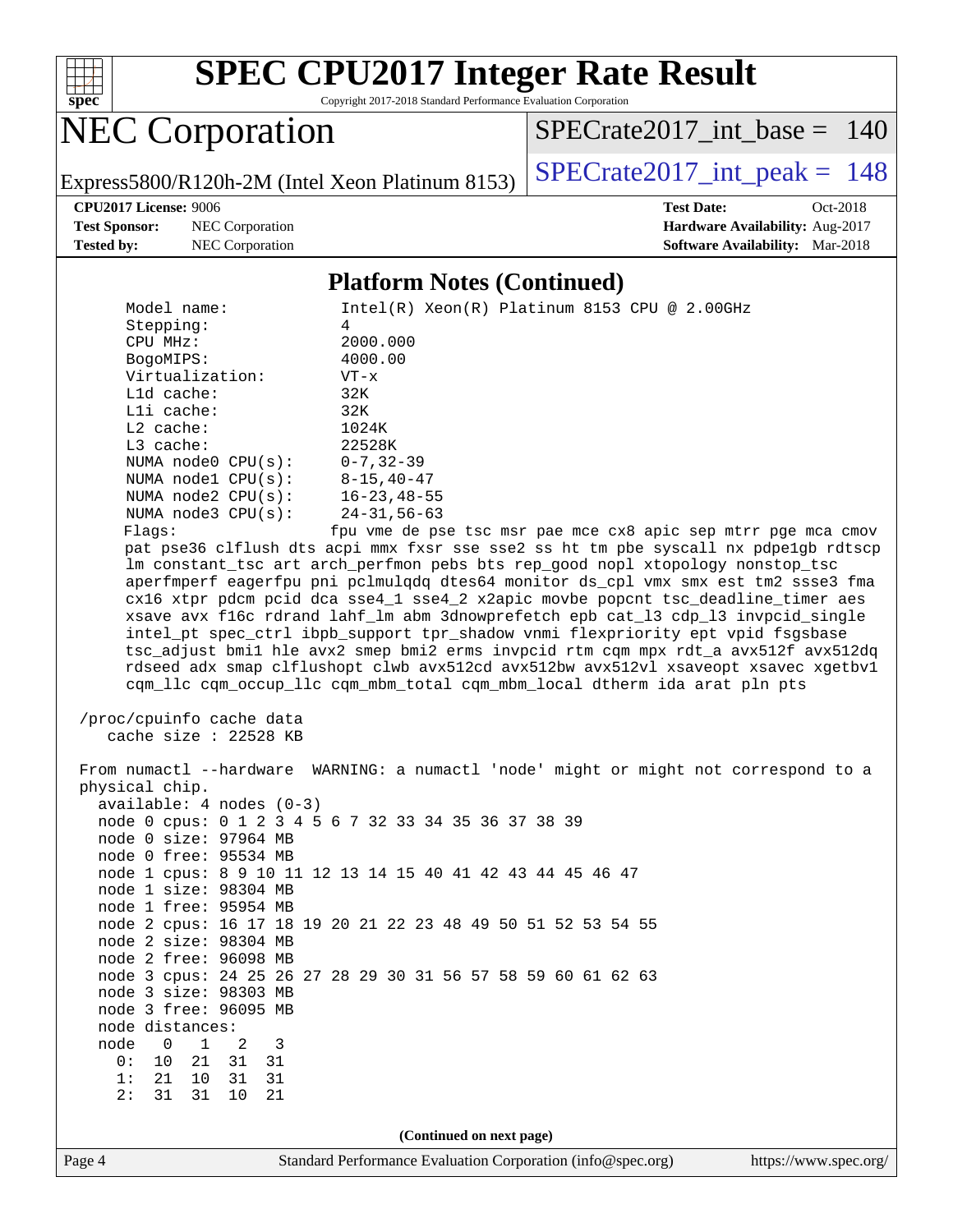| <b>SPEC CPU2017 Integer Rate Result</b><br>Copyright 2017-2018 Standard Performance Evaluation Corporation<br>$spec^*$                                                                                                                                                                                                                                                                                                                                                                                                |                                                                                                            |
|-----------------------------------------------------------------------------------------------------------------------------------------------------------------------------------------------------------------------------------------------------------------------------------------------------------------------------------------------------------------------------------------------------------------------------------------------------------------------------------------------------------------------|------------------------------------------------------------------------------------------------------------|
| <b>NEC Corporation</b>                                                                                                                                                                                                                                                                                                                                                                                                                                                                                                | $SPECrate2017$ int base = 140                                                                              |
| Express5800/R120h-2M (Intel Xeon Platinum 8153)                                                                                                                                                                                                                                                                                                                                                                                                                                                                       | $SPECTate2017\_int\_peak = 148$                                                                            |
| CPU2017 License: 9006<br><b>Test Sponsor:</b><br>NEC Corporation<br><b>Tested by:</b><br>NEC Corporation                                                                                                                                                                                                                                                                                                                                                                                                              | <b>Test Date:</b><br>Oct-2018<br>Hardware Availability: Aug-2017<br><b>Software Availability:</b> Mar-2018 |
| <b>Platform Notes (Continued)</b>                                                                                                                                                                                                                                                                                                                                                                                                                                                                                     |                                                                                                            |
| 31 31 21 10<br>3:                                                                                                                                                                                                                                                                                                                                                                                                                                                                                                     |                                                                                                            |
| From /proc/meminfo<br>MemTotal:<br>395924392 kB<br>HugePages_Total:<br>0<br>2048 kB<br>Hugepagesize:                                                                                                                                                                                                                                                                                                                                                                                                                  |                                                                                                            |
| From /etc/*release* /etc/*version*<br>os-release:<br>NAME="Red Hat Enterprise Linux Server"<br>VERSION="7.4 (Maipo)"<br>$ID="rhe1"$<br>ID LIKE="fedora"<br>VARIANT="Server"<br>VARIANT_ID="server"<br>VERSION_ID="7.4"<br>PRETTY_NAME="Red Hat Enterprise Linux Server 7.4 (Maipo)"<br>redhat-release: Red Hat Enterprise Linux Server release 7.4 (Maipo)<br>system-release: Red Hat Enterprise Linux Server release 7.4 (Maipo)<br>system-release-cpe: cpe:/o:redhat:enterprise_linux:7.4:ga:server<br>uname $-a$ : |                                                                                                            |
| Linux r120h2m 3.10.0-693.21.1.el7.x86_64 #1 SMP Fri Feb 23 18:54:16 UTC 2018 x86_64<br>x86_64 x86_64 GNU/Linux                                                                                                                                                                                                                                                                                                                                                                                                        |                                                                                                            |
| Kernel self-reported vulnerability status:                                                                                                                                                                                                                                                                                                                                                                                                                                                                            |                                                                                                            |
| CVE-2017-5754 (Meltdown):<br>Mitigation: PTI<br>CVE-2017-5753 (Spectre variant 1): Mitigation: Load fences<br>CVE-2017-5715 (Spectre variant 2): Mitigation: IBRS (kernel)                                                                                                                                                                                                                                                                                                                                            |                                                                                                            |
| run-level 3 Oct 1 10:38                                                                                                                                                                                                                                                                                                                                                                                                                                                                                               |                                                                                                            |
| SPEC is set to: /home/cpu2017<br>Filesystem Type Size Used Avail Use% Mounted on<br>/dev/sda3 ext4 909G 469G 395G 55% /                                                                                                                                                                                                                                                                                                                                                                                               |                                                                                                            |
| Additional information from dmidecode follows. WARNING: Use caution when you interpret<br>this section. The 'dmidecode' program reads system data which is "intended to allow<br>hardware to be accurately determined", but the intent may not be met, as there are<br>frequent changes to hardware, firmware, and the "DMTF SMBIOS" standard.<br>BIOS NEC U30 02/15/2018<br>Memory:<br>24x UNKNOWN NOT AVAILABLE 16 GB 2 rank 2666                                                                                   |                                                                                                            |
| (End of data from sysinfo program)                                                                                                                                                                                                                                                                                                                                                                                                                                                                                    |                                                                                                            |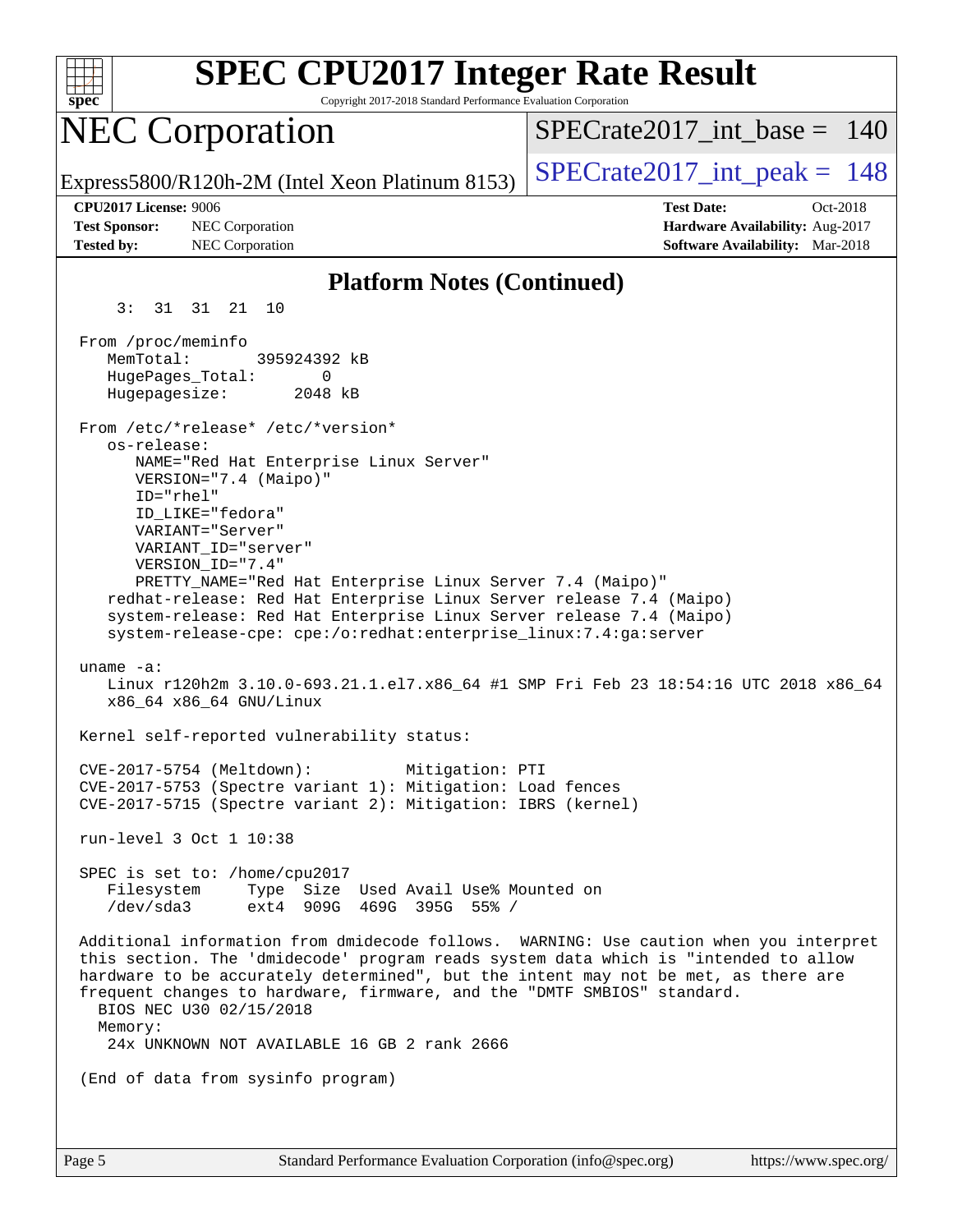

Copyright 2017-2018 Standard Performance Evaluation Corporation

# NEC Corporation

[SPECrate2017\\_int\\_base =](http://www.spec.org/auto/cpu2017/Docs/result-fields.html#SPECrate2017intbase) 140

Express5800/R120h-2M (Intel Xeon Platinum 8153) SPECrate  $2017$  int peak = 148

**[CPU2017 License:](http://www.spec.org/auto/cpu2017/Docs/result-fields.html#CPU2017License)** 9006 **[Test Date:](http://www.spec.org/auto/cpu2017/Docs/result-fields.html#TestDate)** Oct-2018 **[Test Sponsor:](http://www.spec.org/auto/cpu2017/Docs/result-fields.html#TestSponsor)** NEC Corporation **[Hardware Availability:](http://www.spec.org/auto/cpu2017/Docs/result-fields.html#HardwareAvailability)** Aug-2017 **[Tested by:](http://www.spec.org/auto/cpu2017/Docs/result-fields.html#Testedby)** NEC Corporation **[Software Availability:](http://www.spec.org/auto/cpu2017/Docs/result-fields.html#SoftwareAvailability)** Mar-2018

#### **[Compiler Version Notes](http://www.spec.org/auto/cpu2017/Docs/result-fields.html#CompilerVersionNotes)**

| CC.<br>$557.xx$ $r(base)$  | --------<br>500.perlbench_r(base) 502.gcc_r(base) 505.mcf_r(base) 525.x264_r(base)               |
|----------------------------|--------------------------------------------------------------------------------------------------|
| icc (ICC) 18.0.2 20180210  | Copyright (C) 1985-2018 Intel Corporation. All rights reserved.                                  |
| CC<br>$557. xz_r (peak)$   | 500.perlbench_r(peak) 502.gcc_r(peak) 505.mcf_r(peak) 525.x264_r(peak)                           |
| icc (ICC) 18.0.2 20180210  | Copyright (C) 1985-2018 Intel Corporation. All rights reserved.                                  |
|                            | CXXC 520.omnetpp_r(base) 523.xalancbmk_r(base) 531.deepsjeng_r(base)<br>541.leela r(base)        |
|                            | icpc (ICC) 18.0.2 20180210<br>Copyright (C) 1985-2018 Intel Corporation. All rights reserved.    |
|                            | CXXC 520.omnetpp_r(peak) 523.xalancbmk_r(peak) 531.deepsjeng_r(peak)<br>$541.$ leela r(peak)     |
| icpc (ICC) 18.0.2 20180210 | Copyright (C) 1985-2018 Intel Corporation. All rights reserved.                                  |
| FC                         | $548$ . exchange $2\degree$ r (base)                                                             |
|                            | ifort (IFORT) 18.0.2 20180210<br>Copyright (C) 1985-2018 Intel Corporation. All rights reserved. |
| FC.                        | $548$ . exchange $2\degree$ r (peak)                                                             |
|                            | ifort (IFORT) 18.0.2 20180210<br>Copyright (C) 1985-2018 Intel Corporation. All rights reserved. |
|                            |                                                                                                  |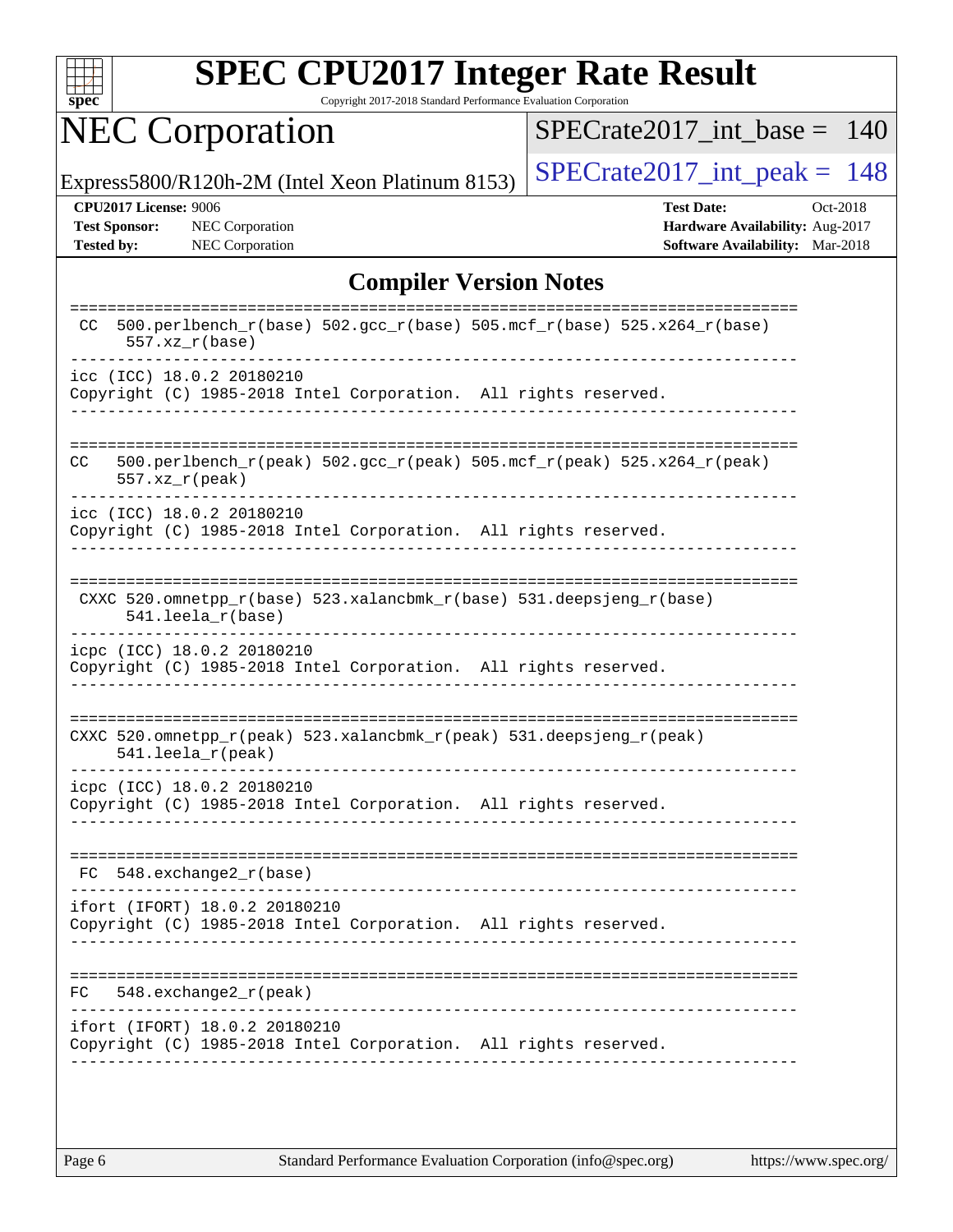

Copyright 2017-2018 Standard Performance Evaluation Corporation

## NEC Corporation

[SPECrate2017\\_int\\_base =](http://www.spec.org/auto/cpu2017/Docs/result-fields.html#SPECrate2017intbase) 140

Express5800/R120h-2M (Intel Xeon Platinum 8153) SPECrate  $2017$  int peak = 148

**[CPU2017 License:](http://www.spec.org/auto/cpu2017/Docs/result-fields.html#CPU2017License)** 9006 **[Test Date:](http://www.spec.org/auto/cpu2017/Docs/result-fields.html#TestDate)** Oct-2018

**[Test Sponsor:](http://www.spec.org/auto/cpu2017/Docs/result-fields.html#TestSponsor)** NEC Corporation **[Hardware Availability:](http://www.spec.org/auto/cpu2017/Docs/result-fields.html#HardwareAvailability)** Aug-2017

**[Tested by:](http://www.spec.org/auto/cpu2017/Docs/result-fields.html#Testedby)** NEC Corporation **[Software Availability:](http://www.spec.org/auto/cpu2017/Docs/result-fields.html#SoftwareAvailability)** Mar-2018

### **[Base Compiler Invocation](http://www.spec.org/auto/cpu2017/Docs/result-fields.html#BaseCompilerInvocation)**

[C benchmarks](http://www.spec.org/auto/cpu2017/Docs/result-fields.html#Cbenchmarks): [icc -m64 -std=c11](http://www.spec.org/cpu2017/results/res2018q4/cpu2017-20181001-08988.flags.html#user_CCbase_intel_icc_64bit_c11_33ee0cdaae7deeeab2a9725423ba97205ce30f63b9926c2519791662299b76a0318f32ddfffdc46587804de3178b4f9328c46fa7c2b0cd779d7a61945c91cd35)

[C++ benchmarks:](http://www.spec.org/auto/cpu2017/Docs/result-fields.html#CXXbenchmarks) [icpc -m64](http://www.spec.org/cpu2017/results/res2018q4/cpu2017-20181001-08988.flags.html#user_CXXbase_intel_icpc_64bit_4ecb2543ae3f1412ef961e0650ca070fec7b7afdcd6ed48761b84423119d1bf6bdf5cad15b44d48e7256388bc77273b966e5eb805aefd121eb22e9299b2ec9d9)

[Fortran benchmarks](http://www.spec.org/auto/cpu2017/Docs/result-fields.html#Fortranbenchmarks): [ifort -m64](http://www.spec.org/cpu2017/results/res2018q4/cpu2017-20181001-08988.flags.html#user_FCbase_intel_ifort_64bit_24f2bb282fbaeffd6157abe4f878425411749daecae9a33200eee2bee2fe76f3b89351d69a8130dd5949958ce389cf37ff59a95e7a40d588e8d3a57e0c3fd751)

#### **[Base Portability Flags](http://www.spec.org/auto/cpu2017/Docs/result-fields.html#BasePortabilityFlags)**

 500.perlbench\_r: [-DSPEC\\_LP64](http://www.spec.org/cpu2017/results/res2018q4/cpu2017-20181001-08988.flags.html#b500.perlbench_r_basePORTABILITY_DSPEC_LP64) [-DSPEC\\_LINUX\\_X64](http://www.spec.org/cpu2017/results/res2018q4/cpu2017-20181001-08988.flags.html#b500.perlbench_r_baseCPORTABILITY_DSPEC_LINUX_X64) 502.gcc\_r: [-DSPEC\\_LP64](http://www.spec.org/cpu2017/results/res2018q4/cpu2017-20181001-08988.flags.html#suite_basePORTABILITY502_gcc_r_DSPEC_LP64) 505.mcf\_r: [-DSPEC\\_LP64](http://www.spec.org/cpu2017/results/res2018q4/cpu2017-20181001-08988.flags.html#suite_basePORTABILITY505_mcf_r_DSPEC_LP64) 520.omnetpp\_r: [-DSPEC\\_LP64](http://www.spec.org/cpu2017/results/res2018q4/cpu2017-20181001-08988.flags.html#suite_basePORTABILITY520_omnetpp_r_DSPEC_LP64) 523.xalancbmk\_r: [-DSPEC\\_LP64](http://www.spec.org/cpu2017/results/res2018q4/cpu2017-20181001-08988.flags.html#suite_basePORTABILITY523_xalancbmk_r_DSPEC_LP64) [-DSPEC\\_LINUX](http://www.spec.org/cpu2017/results/res2018q4/cpu2017-20181001-08988.flags.html#b523.xalancbmk_r_baseCXXPORTABILITY_DSPEC_LINUX) 525.x264\_r: [-DSPEC\\_LP64](http://www.spec.org/cpu2017/results/res2018q4/cpu2017-20181001-08988.flags.html#suite_basePORTABILITY525_x264_r_DSPEC_LP64) 531.deepsjeng\_r: [-DSPEC\\_LP64](http://www.spec.org/cpu2017/results/res2018q4/cpu2017-20181001-08988.flags.html#suite_basePORTABILITY531_deepsjeng_r_DSPEC_LP64) 541.leela\_r: [-DSPEC\\_LP64](http://www.spec.org/cpu2017/results/res2018q4/cpu2017-20181001-08988.flags.html#suite_basePORTABILITY541_leela_r_DSPEC_LP64) 548.exchange2\_r: [-DSPEC\\_LP64](http://www.spec.org/cpu2017/results/res2018q4/cpu2017-20181001-08988.flags.html#suite_basePORTABILITY548_exchange2_r_DSPEC_LP64) 557.xz\_r: [-DSPEC\\_LP64](http://www.spec.org/cpu2017/results/res2018q4/cpu2017-20181001-08988.flags.html#suite_basePORTABILITY557_xz_r_DSPEC_LP64)

### **[Base Optimization Flags](http://www.spec.org/auto/cpu2017/Docs/result-fields.html#BaseOptimizationFlags)**

[C benchmarks](http://www.spec.org/auto/cpu2017/Docs/result-fields.html#Cbenchmarks):

[-Wl,-z,muldefs](http://www.spec.org/cpu2017/results/res2018q4/cpu2017-20181001-08988.flags.html#user_CCbase_link_force_multiple1_b4cbdb97b34bdee9ceefcfe54f4c8ea74255f0b02a4b23e853cdb0e18eb4525ac79b5a88067c842dd0ee6996c24547a27a4b99331201badda8798ef8a743f577) [-xCORE-AVX512](http://www.spec.org/cpu2017/results/res2018q4/cpu2017-20181001-08988.flags.html#user_CCbase_f-xCORE-AVX512) [-ipo](http://www.spec.org/cpu2017/results/res2018q4/cpu2017-20181001-08988.flags.html#user_CCbase_f-ipo) [-O3](http://www.spec.org/cpu2017/results/res2018q4/cpu2017-20181001-08988.flags.html#user_CCbase_f-O3) [-no-prec-div](http://www.spec.org/cpu2017/results/res2018q4/cpu2017-20181001-08988.flags.html#user_CCbase_f-no-prec-div) [-qopt-mem-layout-trans=3](http://www.spec.org/cpu2017/results/res2018q4/cpu2017-20181001-08988.flags.html#user_CCbase_f-qopt-mem-layout-trans_de80db37974c74b1f0e20d883f0b675c88c3b01e9d123adea9b28688d64333345fb62bc4a798493513fdb68f60282f9a726aa07f478b2f7113531aecce732043) [-L/usr/local/je5.0.1-64/lib](http://www.spec.org/cpu2017/results/res2018q4/cpu2017-20181001-08988.flags.html#user_CCbase_jemalloc_link_path64_4b10a636b7bce113509b17f3bd0d6226c5fb2346b9178c2d0232c14f04ab830f976640479e5c33dc2bcbbdad86ecfb6634cbbd4418746f06f368b512fced5394) [-ljemalloc](http://www.spec.org/cpu2017/results/res2018q4/cpu2017-20181001-08988.flags.html#user_CCbase_jemalloc_link_lib_d1249b907c500fa1c0672f44f562e3d0f79738ae9e3c4a9c376d49f265a04b9c99b167ecedbf6711b3085be911c67ff61f150a17b3472be731631ba4d0471706)

[C++ benchmarks:](http://www.spec.org/auto/cpu2017/Docs/result-fields.html#CXXbenchmarks)

[-Wl,-z,muldefs](http://www.spec.org/cpu2017/results/res2018q4/cpu2017-20181001-08988.flags.html#user_CXXbase_link_force_multiple1_b4cbdb97b34bdee9ceefcfe54f4c8ea74255f0b02a4b23e853cdb0e18eb4525ac79b5a88067c842dd0ee6996c24547a27a4b99331201badda8798ef8a743f577) [-xCORE-AVX512](http://www.spec.org/cpu2017/results/res2018q4/cpu2017-20181001-08988.flags.html#user_CXXbase_f-xCORE-AVX512) [-ipo](http://www.spec.org/cpu2017/results/res2018q4/cpu2017-20181001-08988.flags.html#user_CXXbase_f-ipo) [-O3](http://www.spec.org/cpu2017/results/res2018q4/cpu2017-20181001-08988.flags.html#user_CXXbase_f-O3) [-no-prec-div](http://www.spec.org/cpu2017/results/res2018q4/cpu2017-20181001-08988.flags.html#user_CXXbase_f-no-prec-div) [-qopt-mem-layout-trans=3](http://www.spec.org/cpu2017/results/res2018q4/cpu2017-20181001-08988.flags.html#user_CXXbase_f-qopt-mem-layout-trans_de80db37974c74b1f0e20d883f0b675c88c3b01e9d123adea9b28688d64333345fb62bc4a798493513fdb68f60282f9a726aa07f478b2f7113531aecce732043) [-L/usr/local/je5.0.1-64/lib](http://www.spec.org/cpu2017/results/res2018q4/cpu2017-20181001-08988.flags.html#user_CXXbase_jemalloc_link_path64_4b10a636b7bce113509b17f3bd0d6226c5fb2346b9178c2d0232c14f04ab830f976640479e5c33dc2bcbbdad86ecfb6634cbbd4418746f06f368b512fced5394) [-ljemalloc](http://www.spec.org/cpu2017/results/res2018q4/cpu2017-20181001-08988.flags.html#user_CXXbase_jemalloc_link_lib_d1249b907c500fa1c0672f44f562e3d0f79738ae9e3c4a9c376d49f265a04b9c99b167ecedbf6711b3085be911c67ff61f150a17b3472be731631ba4d0471706)

[Fortran benchmarks](http://www.spec.org/auto/cpu2017/Docs/result-fields.html#Fortranbenchmarks):

[-Wl,-z,muldefs](http://www.spec.org/cpu2017/results/res2018q4/cpu2017-20181001-08988.flags.html#user_FCbase_link_force_multiple1_b4cbdb97b34bdee9ceefcfe54f4c8ea74255f0b02a4b23e853cdb0e18eb4525ac79b5a88067c842dd0ee6996c24547a27a4b99331201badda8798ef8a743f577) [-xCORE-AVX512](http://www.spec.org/cpu2017/results/res2018q4/cpu2017-20181001-08988.flags.html#user_FCbase_f-xCORE-AVX512) [-ipo](http://www.spec.org/cpu2017/results/res2018q4/cpu2017-20181001-08988.flags.html#user_FCbase_f-ipo) [-O3](http://www.spec.org/cpu2017/results/res2018q4/cpu2017-20181001-08988.flags.html#user_FCbase_f-O3) [-no-prec-div](http://www.spec.org/cpu2017/results/res2018q4/cpu2017-20181001-08988.flags.html#user_FCbase_f-no-prec-div) [-qopt-mem-layout-trans=3](http://www.spec.org/cpu2017/results/res2018q4/cpu2017-20181001-08988.flags.html#user_FCbase_f-qopt-mem-layout-trans_de80db37974c74b1f0e20d883f0b675c88c3b01e9d123adea9b28688d64333345fb62bc4a798493513fdb68f60282f9a726aa07f478b2f7113531aecce732043) [-nostandard-realloc-lhs](http://www.spec.org/cpu2017/results/res2018q4/cpu2017-20181001-08988.flags.html#user_FCbase_f_2003_std_realloc_82b4557e90729c0f113870c07e44d33d6f5a304b4f63d4c15d2d0f1fab99f5daaed73bdb9275d9ae411527f28b936061aa8b9c8f2d63842963b95c9dd6426b8a) [-L/usr/local/je5.0.1-64/lib](http://www.spec.org/cpu2017/results/res2018q4/cpu2017-20181001-08988.flags.html#user_FCbase_jemalloc_link_path64_4b10a636b7bce113509b17f3bd0d6226c5fb2346b9178c2d0232c14f04ab830f976640479e5c33dc2bcbbdad86ecfb6634cbbd4418746f06f368b512fced5394) [-ljemalloc](http://www.spec.org/cpu2017/results/res2018q4/cpu2017-20181001-08988.flags.html#user_FCbase_jemalloc_link_lib_d1249b907c500fa1c0672f44f562e3d0f79738ae9e3c4a9c376d49f265a04b9c99b167ecedbf6711b3085be911c67ff61f150a17b3472be731631ba4d0471706)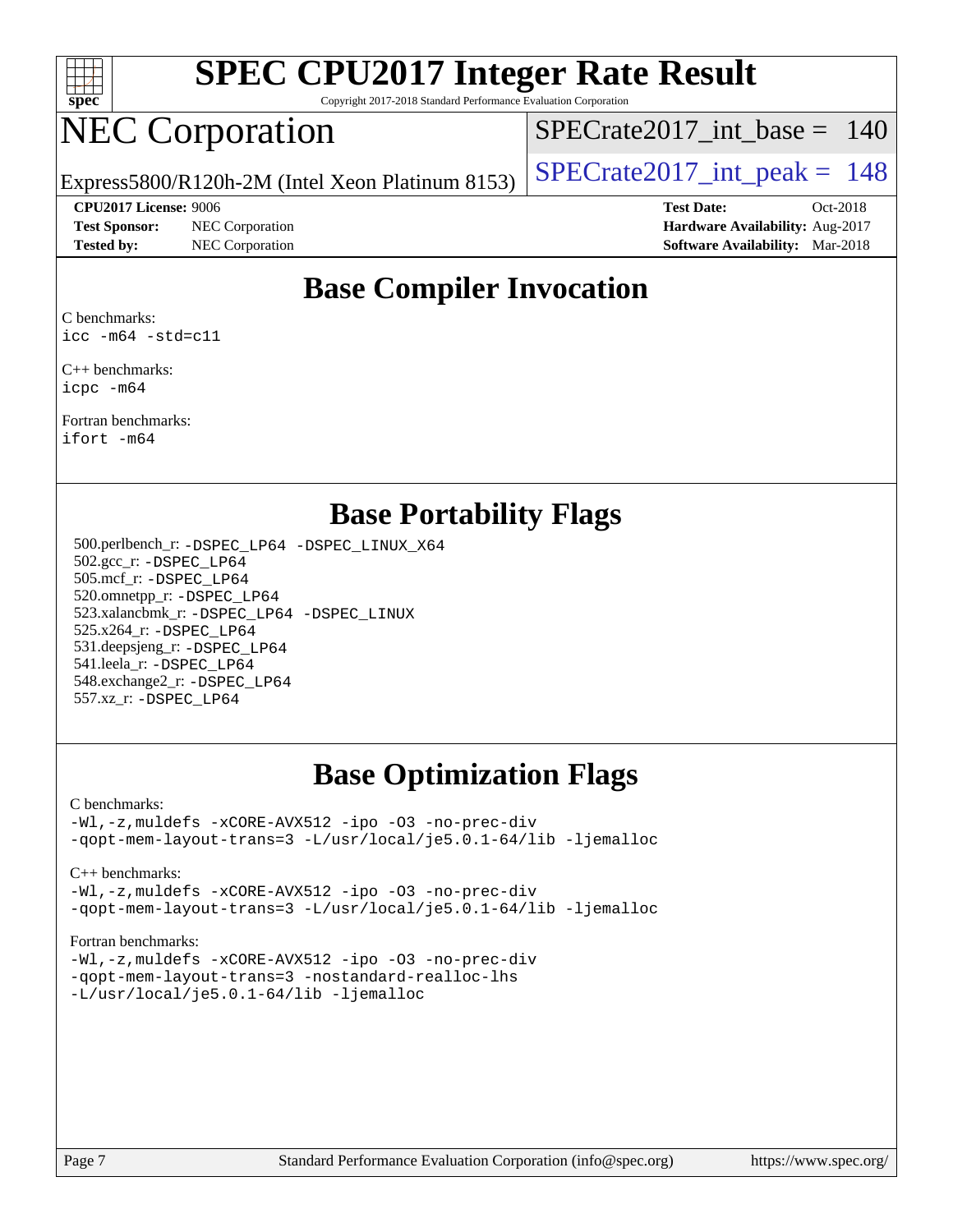

Copyright 2017-2018 Standard Performance Evaluation Corporation

## NEC Corporation

[SPECrate2017\\_int\\_base =](http://www.spec.org/auto/cpu2017/Docs/result-fields.html#SPECrate2017intbase) 140

Express5800/R120h-2M (Intel Xeon Platinum 8153) SPECrate  $2017$  int peak = 148

**[Test Sponsor:](http://www.spec.org/auto/cpu2017/Docs/result-fields.html#TestSponsor)** NEC Corporation **[Hardware Availability:](http://www.spec.org/auto/cpu2017/Docs/result-fields.html#HardwareAvailability)** Aug-2017 **[Tested by:](http://www.spec.org/auto/cpu2017/Docs/result-fields.html#Testedby)** NEC Corporation **[Software Availability:](http://www.spec.org/auto/cpu2017/Docs/result-fields.html#SoftwareAvailability)** Mar-2018

**[CPU2017 License:](http://www.spec.org/auto/cpu2017/Docs/result-fields.html#CPU2017License)** 9006 **[Test Date:](http://www.spec.org/auto/cpu2017/Docs/result-fields.html#TestDate)** Oct-2018

### **[Peak Compiler Invocation](http://www.spec.org/auto/cpu2017/Docs/result-fields.html#PeakCompilerInvocation)**

[C benchmarks \(except as noted below\)](http://www.spec.org/auto/cpu2017/Docs/result-fields.html#Cbenchmarksexceptasnotedbelow): [icc -m64 -std=c11](http://www.spec.org/cpu2017/results/res2018q4/cpu2017-20181001-08988.flags.html#user_CCpeak_intel_icc_64bit_c11_33ee0cdaae7deeeab2a9725423ba97205ce30f63b9926c2519791662299b76a0318f32ddfffdc46587804de3178b4f9328c46fa7c2b0cd779d7a61945c91cd35)

502.gcc\_r: [icc -m32 -std=c11 -L/home/prasadj/specdev/IC18u2\\_Internal/lin\\_18\\_0\\_20180210/compiler/lib/ia32\\_lin](http://www.spec.org/cpu2017/results/res2018q4/cpu2017-20181001-08988.flags.html#user_peakCCLD502_gcc_r_intel_icc_a481ac844e7127046fad14d498c730a1848fa901fbbb2c3dfdd5e9fbbac777c8009953946d55d8b6afe8ed0da70dd2b4f8dedbdf7ab1ee211ba70d24a5d89f85)

[C++ benchmarks \(except as noted below\):](http://www.spec.org/auto/cpu2017/Docs/result-fields.html#CXXbenchmarksexceptasnotedbelow) [icpc -m64](http://www.spec.org/cpu2017/results/res2018q4/cpu2017-20181001-08988.flags.html#user_CXXpeak_intel_icpc_64bit_4ecb2543ae3f1412ef961e0650ca070fec7b7afdcd6ed48761b84423119d1bf6bdf5cad15b44d48e7256388bc77273b966e5eb805aefd121eb22e9299b2ec9d9)

523.xalancbmk\_r: [icpc -m32 -L/home/prasadj/specdev/IC18u2\\_Internal/lin\\_18\\_0\\_20180210/compiler/lib/ia32\\_lin](http://www.spec.org/cpu2017/results/res2018q4/cpu2017-20181001-08988.flags.html#user_peakCXXLD523_xalancbmk_r_intel_icpc_c6d030cd79af6ea7d6fb64c57e8fe7ae8fe0b96fc5a3b3f4a10e3273b3d7fa9decd8263f6330cef23f751cb093a69fae84a2bf4c243500a8eed069248128076f)

[Fortran benchmarks:](http://www.spec.org/auto/cpu2017/Docs/result-fields.html#Fortranbenchmarks) [ifort -m64](http://www.spec.org/cpu2017/results/res2018q4/cpu2017-20181001-08988.flags.html#user_FCpeak_intel_ifort_64bit_24f2bb282fbaeffd6157abe4f878425411749daecae9a33200eee2bee2fe76f3b89351d69a8130dd5949958ce389cf37ff59a95e7a40d588e8d3a57e0c3fd751)

## **[Peak Portability Flags](http://www.spec.org/auto/cpu2017/Docs/result-fields.html#PeakPortabilityFlags)**

 500.perlbench\_r: [-DSPEC\\_LP64](http://www.spec.org/cpu2017/results/res2018q4/cpu2017-20181001-08988.flags.html#b500.perlbench_r_peakPORTABILITY_DSPEC_LP64) [-DSPEC\\_LINUX\\_X64](http://www.spec.org/cpu2017/results/res2018q4/cpu2017-20181001-08988.flags.html#b500.perlbench_r_peakCPORTABILITY_DSPEC_LINUX_X64) 502.gcc\_r: [-D\\_FILE\\_OFFSET\\_BITS=64](http://www.spec.org/cpu2017/results/res2018q4/cpu2017-20181001-08988.flags.html#user_peakPORTABILITY502_gcc_r_file_offset_bits_64_5ae949a99b284ddf4e95728d47cb0843d81b2eb0e18bdfe74bbf0f61d0b064f4bda2f10ea5eb90e1dcab0e84dbc592acfc5018bc955c18609f94ddb8d550002c) 505.mcf\_r: [-DSPEC\\_LP64](http://www.spec.org/cpu2017/results/res2018q4/cpu2017-20181001-08988.flags.html#suite_peakPORTABILITY505_mcf_r_DSPEC_LP64) 520.omnetpp\_r: [-DSPEC\\_LP64](http://www.spec.org/cpu2017/results/res2018q4/cpu2017-20181001-08988.flags.html#suite_peakPORTABILITY520_omnetpp_r_DSPEC_LP64) 523.xalancbmk\_r: [-D\\_FILE\\_OFFSET\\_BITS=64](http://www.spec.org/cpu2017/results/res2018q4/cpu2017-20181001-08988.flags.html#user_peakPORTABILITY523_xalancbmk_r_file_offset_bits_64_5ae949a99b284ddf4e95728d47cb0843d81b2eb0e18bdfe74bbf0f61d0b064f4bda2f10ea5eb90e1dcab0e84dbc592acfc5018bc955c18609f94ddb8d550002c) [-DSPEC\\_LINUX](http://www.spec.org/cpu2017/results/res2018q4/cpu2017-20181001-08988.flags.html#b523.xalancbmk_r_peakCXXPORTABILITY_DSPEC_LINUX) 525.x264\_r: [-DSPEC\\_LP64](http://www.spec.org/cpu2017/results/res2018q4/cpu2017-20181001-08988.flags.html#suite_peakPORTABILITY525_x264_r_DSPEC_LP64) 531.deepsjeng\_r: [-DSPEC\\_LP64](http://www.spec.org/cpu2017/results/res2018q4/cpu2017-20181001-08988.flags.html#suite_peakPORTABILITY531_deepsjeng_r_DSPEC_LP64) 541.leela\_r: [-DSPEC\\_LP64](http://www.spec.org/cpu2017/results/res2018q4/cpu2017-20181001-08988.flags.html#suite_peakPORTABILITY541_leela_r_DSPEC_LP64) 548.exchange2\_r: [-DSPEC\\_LP64](http://www.spec.org/cpu2017/results/res2018q4/cpu2017-20181001-08988.flags.html#suite_peakPORTABILITY548_exchange2_r_DSPEC_LP64) 557.xz\_r: [-DSPEC\\_LP64](http://www.spec.org/cpu2017/results/res2018q4/cpu2017-20181001-08988.flags.html#suite_peakPORTABILITY557_xz_r_DSPEC_LP64)

## **[Peak Optimization Flags](http://www.spec.org/auto/cpu2017/Docs/result-fields.html#PeakOptimizationFlags)**

[C benchmarks](http://www.spec.org/auto/cpu2017/Docs/result-fields.html#Cbenchmarks):

 500.perlbench\_r: [-Wl,-z,muldefs](http://www.spec.org/cpu2017/results/res2018q4/cpu2017-20181001-08988.flags.html#user_peakEXTRA_LDFLAGS500_perlbench_r_link_force_multiple1_b4cbdb97b34bdee9ceefcfe54f4c8ea74255f0b02a4b23e853cdb0e18eb4525ac79b5a88067c842dd0ee6996c24547a27a4b99331201badda8798ef8a743f577) [-prof-gen](http://www.spec.org/cpu2017/results/res2018q4/cpu2017-20181001-08988.flags.html#user_peakPASS1_CFLAGSPASS1_LDFLAGS500_perlbench_r_prof_gen_5aa4926d6013ddb2a31985c654b3eb18169fc0c6952a63635c234f711e6e63dd76e94ad52365559451ec499a2cdb89e4dc58ba4c67ef54ca681ffbe1461d6b36)(pass 1) [-prof-use](http://www.spec.org/cpu2017/results/res2018q4/cpu2017-20181001-08988.flags.html#user_peakPASS2_CFLAGSPASS2_LDFLAGS500_perlbench_r_prof_use_1a21ceae95f36a2b53c25747139a6c16ca95bd9def2a207b4f0849963b97e94f5260e30a0c64f4bb623698870e679ca08317ef8150905d41bd88c6f78df73f19)(pass 2) [-ipo](http://www.spec.org/cpu2017/results/res2018q4/cpu2017-20181001-08988.flags.html#user_peakPASS1_COPTIMIZEPASS2_COPTIMIZE500_perlbench_r_f-ipo) [-xCORE-AVX512](http://www.spec.org/cpu2017/results/res2018q4/cpu2017-20181001-08988.flags.html#user_peakPASS2_COPTIMIZE500_perlbench_r_f-xCORE-AVX512) [-O3](http://www.spec.org/cpu2017/results/res2018q4/cpu2017-20181001-08988.flags.html#user_peakPASS1_COPTIMIZEPASS2_COPTIMIZE500_perlbench_r_f-O3) [-no-prec-div](http://www.spec.org/cpu2017/results/res2018q4/cpu2017-20181001-08988.flags.html#user_peakPASS1_COPTIMIZEPASS2_COPTIMIZE500_perlbench_r_f-no-prec-div) [-qopt-mem-layout-trans=3](http://www.spec.org/cpu2017/results/res2018q4/cpu2017-20181001-08988.flags.html#user_peakPASS1_COPTIMIZEPASS2_COPTIMIZE500_perlbench_r_f-qopt-mem-layout-trans_de80db37974c74b1f0e20d883f0b675c88c3b01e9d123adea9b28688d64333345fb62bc4a798493513fdb68f60282f9a726aa07f478b2f7113531aecce732043) [-fno-strict-overflow](http://www.spec.org/cpu2017/results/res2018q4/cpu2017-20181001-08988.flags.html#user_peakEXTRA_OPTIMIZE500_perlbench_r_f-fno-strict-overflow) [-L/usr/local/je5.0.1-64/lib](http://www.spec.org/cpu2017/results/res2018q4/cpu2017-20181001-08988.flags.html#user_peakEXTRA_LIBS500_perlbench_r_jemalloc_link_path64_4b10a636b7bce113509b17f3bd0d6226c5fb2346b9178c2d0232c14f04ab830f976640479e5c33dc2bcbbdad86ecfb6634cbbd4418746f06f368b512fced5394) [-ljemalloc](http://www.spec.org/cpu2017/results/res2018q4/cpu2017-20181001-08988.flags.html#user_peakEXTRA_LIBS500_perlbench_r_jemalloc_link_lib_d1249b907c500fa1c0672f44f562e3d0f79738ae9e3c4a9c376d49f265a04b9c99b167ecedbf6711b3085be911c67ff61f150a17b3472be731631ba4d0471706)

 502.gcc\_r: [-Wl,-z,muldefs](http://www.spec.org/cpu2017/results/res2018q4/cpu2017-20181001-08988.flags.html#user_peakEXTRA_LDFLAGS502_gcc_r_link_force_multiple1_b4cbdb97b34bdee9ceefcfe54f4c8ea74255f0b02a4b23e853cdb0e18eb4525ac79b5a88067c842dd0ee6996c24547a27a4b99331201badda8798ef8a743f577) [-prof-gen](http://www.spec.org/cpu2017/results/res2018q4/cpu2017-20181001-08988.flags.html#user_peakPASS1_CFLAGSPASS1_LDFLAGS502_gcc_r_prof_gen_5aa4926d6013ddb2a31985c654b3eb18169fc0c6952a63635c234f711e6e63dd76e94ad52365559451ec499a2cdb89e4dc58ba4c67ef54ca681ffbe1461d6b36)(pass 1) [-prof-use](http://www.spec.org/cpu2017/results/res2018q4/cpu2017-20181001-08988.flags.html#user_peakPASS2_CFLAGSPASS2_LDFLAGS502_gcc_r_prof_use_1a21ceae95f36a2b53c25747139a6c16ca95bd9def2a207b4f0849963b97e94f5260e30a0c64f4bb623698870e679ca08317ef8150905d41bd88c6f78df73f19)(pass 2) [-ipo](http://www.spec.org/cpu2017/results/res2018q4/cpu2017-20181001-08988.flags.html#user_peakPASS1_COPTIMIZEPASS2_COPTIMIZE502_gcc_r_f-ipo) [-xCORE-AVX512](http://www.spec.org/cpu2017/results/res2018q4/cpu2017-20181001-08988.flags.html#user_peakPASS2_COPTIMIZE502_gcc_r_f-xCORE-AVX512) [-O3](http://www.spec.org/cpu2017/results/res2018q4/cpu2017-20181001-08988.flags.html#user_peakPASS1_COPTIMIZEPASS2_COPTIMIZE502_gcc_r_f-O3) [-no-prec-div](http://www.spec.org/cpu2017/results/res2018q4/cpu2017-20181001-08988.flags.html#user_peakPASS1_COPTIMIZEPASS2_COPTIMIZE502_gcc_r_f-no-prec-div) [-qopt-mem-layout-trans=3](http://www.spec.org/cpu2017/results/res2018q4/cpu2017-20181001-08988.flags.html#user_peakPASS1_COPTIMIZEPASS2_COPTIMIZE502_gcc_r_f-qopt-mem-layout-trans_de80db37974c74b1f0e20d883f0b675c88c3b01e9d123adea9b28688d64333345fb62bc4a798493513fdb68f60282f9a726aa07f478b2f7113531aecce732043) [-L/usr/local/je5.0.1-32/lib](http://www.spec.org/cpu2017/results/res2018q4/cpu2017-20181001-08988.flags.html#user_peakEXTRA_LIBS502_gcc_r_jemalloc_link_path32_e29f22e8e6c17053bbc6a0971f5a9c01a601a06bb1a59df2084b77a2fe0a2995b64fd4256feaeea39eeba3aae142e96e2b2b0a28974019c0c0c88139a84f900a) [-ljemalloc](http://www.spec.org/cpu2017/results/res2018q4/cpu2017-20181001-08988.flags.html#user_peakEXTRA_LIBS502_gcc_r_jemalloc_link_lib_d1249b907c500fa1c0672f44f562e3d0f79738ae9e3c4a9c376d49f265a04b9c99b167ecedbf6711b3085be911c67ff61f150a17b3472be731631ba4d0471706)

505.mcf\_r: basepeak = yes

**(Continued on next page)**

Page 8 Standard Performance Evaluation Corporation [\(info@spec.org\)](mailto:info@spec.org) <https://www.spec.org/>